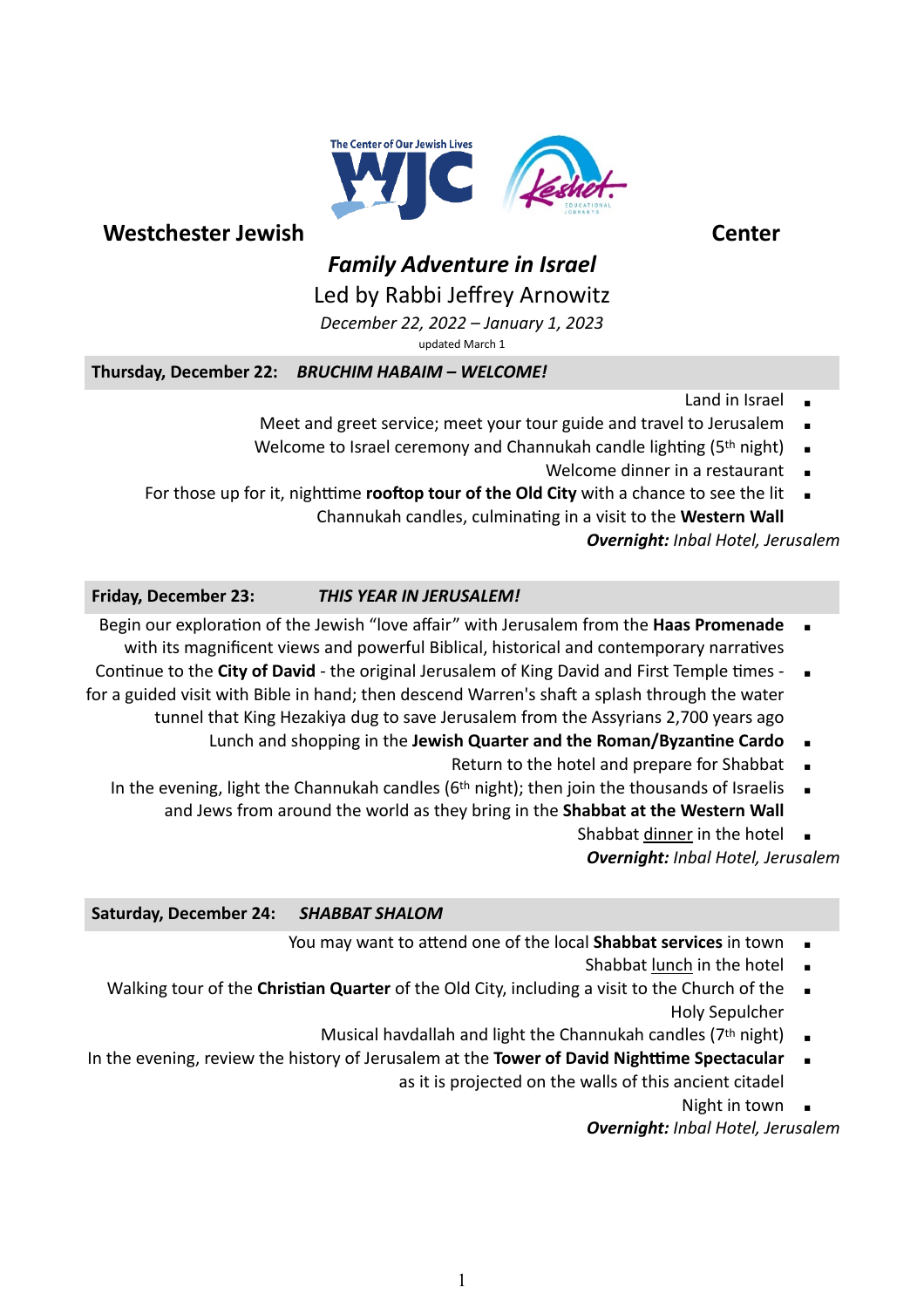#### **Sunday, December 25:** *FROM HOLOCAUST TO REDEMPTION*

- See just how incredible King Herod's Temple project must have been at the **Western Wall Tunnels**
	- Learn and remember at the Yad Vashem Holocaust Museum
- As a contrast to the morning, take musical Channukah tour of Nahalaot lead by local resident **.** and singer Rika Razel of the well-known Razel Family; then take a culinary tour of the vibrant **Machane Yehuda Shuk**
	- Light candles for the  $8<sup>th</sup>$  night of Channukah  $\Box$

*Overnight: Inbal Hotel, Jerusalem*

#### **Monday, December 26:** *WHAT PRICE FREEDOM?*

- Early departure down south to Masada, the fortress built by King Herod and used by Jewish zealots defending themselves from the Roman army; hear one of the most dramatic stories in Jewish history
	- **Hike the Waterfall Trail** in the desert oasis of Ein Gedi and hear the Biblical stories of King  $\blacksquare$ Saul and David which took place here
		- **Float in the Dead Sea**
	- **Ride camels** to Abraham's (of Biblical fame) tent; hear his stories and participate in a *hafla* dinner

*Overnight: Inbal Hotel, Jerusalem*

#### **Tuesday, December 27:** *GOING DOWN!*

- Hear about the incredible journey of Rabbi Sharon Shalom, who left Ethiopia as a child and has become a leading Israeli figure in bringing together the spectrum of local Jews
- Pick vegetable grown in the desert sand and hear one man's (successful) modern-day Zionist dream at the **Salad Trail**
	- At the **desert home of David Ben Gurion**, learn about the ideals of Israel's first prime minister and about his vision of making the desert bloom
		- Continue to your hotel and check in, followed by dinner

*Overnight: Beresheet Hotel, Mitzpe Ramon*

#### **Wednesday, December 28:** *THE CRATER AND THE CREATOR*

- Get acquainted with the desert through Desert Archery
- At the Mitzpe Ramon Visitors Center, learn about the creation of the Ramon Crater and about Israel's first astronaut in space who took his name from the crater
- **Jeep ride and rappelling** into the crater to see some out of the way geological phenomena
	- Return to the hotel, followed by dinner there  $\Box$
	- In the evening, go **star gazing** in what is known as one of the best star gazing parks in the  $\blacksquare$ world

*Overnight: Beresheet Hotel, Mitzpe Ramon*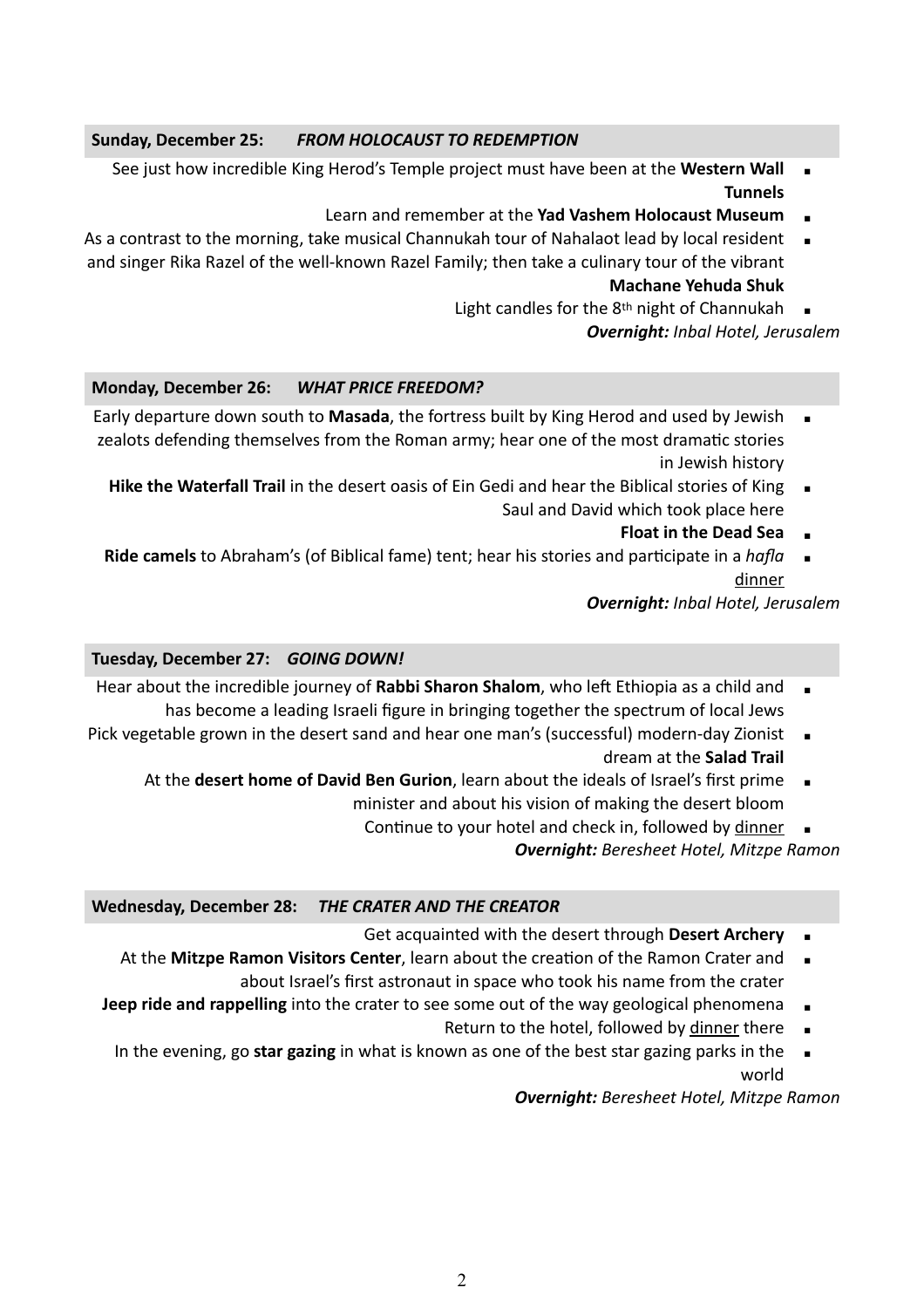#### **Thursday, December 29:** *THE DESERT FOR DESSERT*

- Optional **sunrise hike** to **Camel Mountain**
	- Return to the hotel for breakfast
- Participate in an actual **archaeological dig** at the Beit Guvrin National Park
- Enter the subterranean munitions factory in which Jews produced bullets literally under the noses of the ruling British leading up to the War of Independence at the **Ayalon Institute**
	- Continue to Tel Aviv and check into your hotel followed by a night out on town

*Overnight: Carlton Hotel, Tel Aviv – Premium Sea View Rooms*

**Friday, December 30:** *STARTUP NATION*

- Start your day where Israel got its official start outside of **Independence Hall**; walk along the **Independence Trail** and relive David Ben Gurion's announcement despite the challenges that were surely to come
	- Discuss the founding of the first Hebrew city Tel Aviv on a walking tour of trendy **Neve Tzedek**
	- See the lovely crafts and enjoy the street performers at the renowned Nahalat Binyamin **Arts and Crafts Fair** and taste the street food at the adjacent **Carmel Market**
		- Return to Jerusalem and prepare for Shabbat  $\quadblacksquare$
	- Join the spectrum of secular and religious Israelis as they bring in the Shabbat with Beit **Tefilla Yisraeli**, wish combines traditional prayer with Israeli songs and poetry
		- Shabbat dinner in the hotel

*Overnight: Carlton Hotel, Tel Aviv*

**Saturday, December 31:** *SHABBAT SHALOM*

- You may want to attend one of the local Shabbat services in town
	- Shabbat lunch in the hotel
	- Tour the **Reuben Rubin Art Museum** with a docent
		- Musical havdallah

*Overnight: Carlton Hotel, Tel Aviv*

**Sunday, January 1:** *THE PEOPLE IN YOUR NEIGHBORHOOD*

- Depart from the hotel  $\blacksquare$
- On the **Gaza border**, meet with a local resident and hear what it is like to raise children under the shadow of Hamas rockets
- At **Save a Child's Heart**, learn about this institution which brings children from Africa and across the Middle East to Israel for life-saving heart surgery; then interact with the children as the prepare for or recover from their surgery
	- Farewell dinner •
	- Travel to the airport for your flight home
		- !Start planning your next trip to Israel  $\Box$
	- $\geq$  Listed activities and speakers are subject to confirmation.
	- ➢ Program will be staffed by a Keshet Israel Tour Educator.
	- $\ge$  All breakfasts plus underlined meals are included in the package price.
	- $\triangleright$  This itinerary is proprietary to Keshet and is intended for the promotion of and to inform those considering joining this Keshet trip. It is not to be transmitted to any other party without prior authorization from Keshet